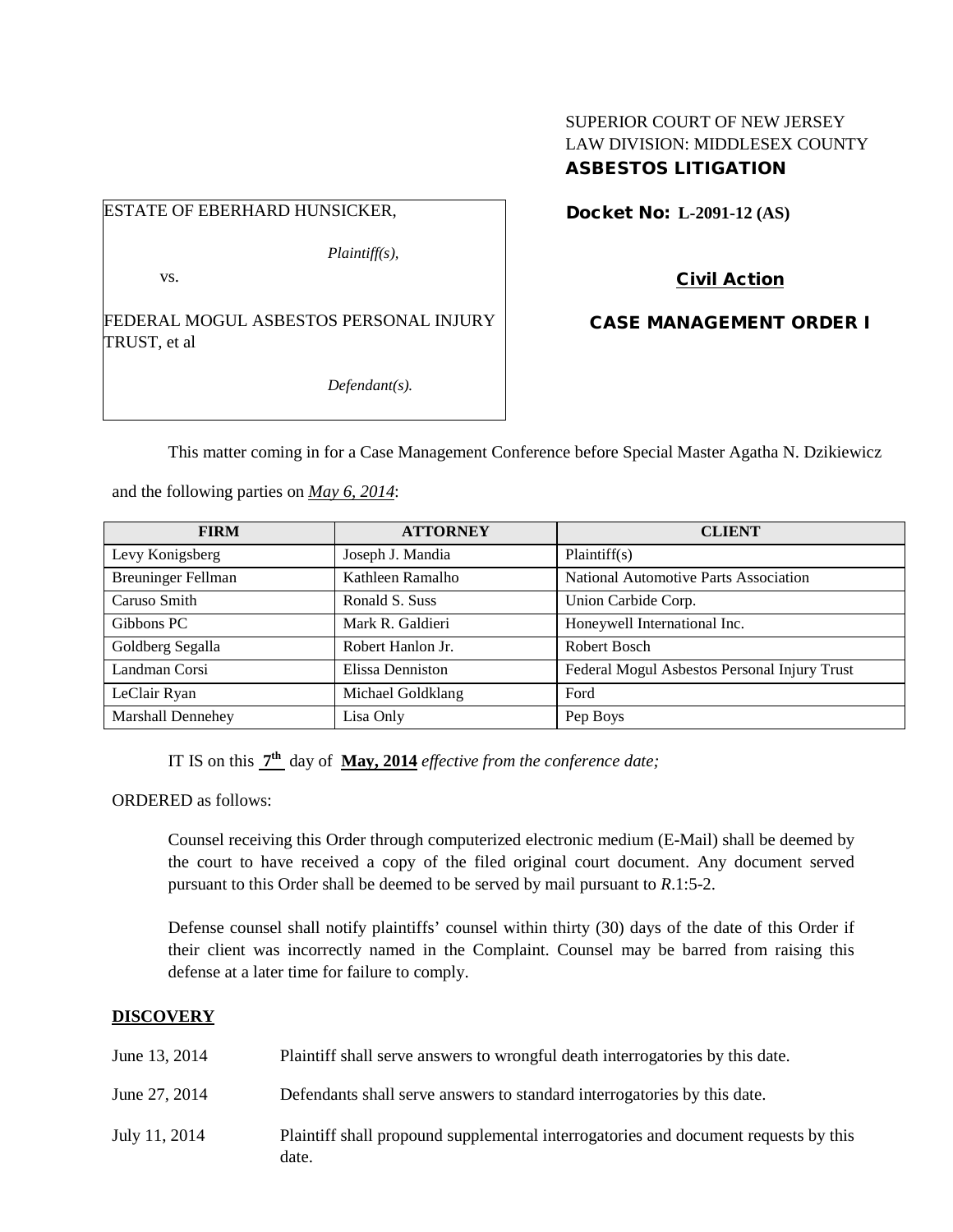| August 11, 2014   | Defendants shall serve answers to supplemental interrogatories and document<br>requests by this date.                                                                                                       |
|-------------------|-------------------------------------------------------------------------------------------------------------------------------------------------------------------------------------------------------------|
| July 11, 2014     | Defendants shall propound supplemental interrogatories and document requests by<br>this date.                                                                                                               |
| August 11, 2014   | Plaintiff shall serve answers to supplemental interrogatories and document requests<br>by this date.                                                                                                        |
| November 28, 2014 | Fact discovery, including depositions, shall be completed by this date. Plaintiff's<br>counsel shall contact the Special Master within one week of this deadline if all fact<br>discovery is not completed. |
| December 31, 2014 | Depositions of corporate representatives shall be completed by this date.                                                                                                                                   |

## **EARLY SETTLEMENT**

January 13, 2015 Settlement demands shall be served on all counsel and the Special Master by this date.

## **SUMMARY JUDGMENT MOTION PRACTICE**

- January 23, 2015 Summary judgment motions shall be filed no later than this date.
- February 20, 2015 Last return date for summary judgment motions.

#### **MEDICAL DEFENSE**

| November $28, 2014$ | Any defendant wishing to present a medical defense shall advise all counsel of its<br>intention by entering a Notice of Appearance of Defense Medical Counsel by this<br>date. Any defendant who does not file such an appearance by this date may be<br>foreclosed from asserting a medical defense. |
|---------------------|-------------------------------------------------------------------------------------------------------------------------------------------------------------------------------------------------------------------------------------------------------------------------------------------------------|
| November 28, 2014   | Plaintiff shall serve medical expert reports by this date.                                                                                                                                                                                                                                            |

- November 28, 2014 Plaintiff is to arrange for the transfer of pathology specimens and x-rays, if any, by this date.
- March 31, 2015 Defendants shall identify its medical experts and serve medical expert reports, if any, by this date.

#### **LIABILITY EXPERT REPORTS**

- January 12, 2015 Plaintiff shall identify its liability experts and serve liability expert reports or a certified expert statement by this date or waive any opportunity to rely on liability expert testimony.
- March 31, 2015 Defendants shall identify its liability experts and serve liability expert reports, if any, by this date or waive any opportunity to rely on liability expert testimony.

\_\_\_\_\_\_\_\_\_\_\_\_\_\_\_\_\_\_\_\_\_\_\_\_\_\_\_\_\_\_\_\_\_\_\_\_\_\_\_\_\_\_\_\_\_\_\_\_\_\_\_\_\_\_\_\_\_\_\_\_\_\_\_\_\_\_\_\_\_\_\_\_\_\_\_\_\_\_\_\_\_\_\_\_\_\_\_\_\_\_\_\_\_\_\_\_\_\_\_\_\_\_\_\_\_\_\_\_\_\_